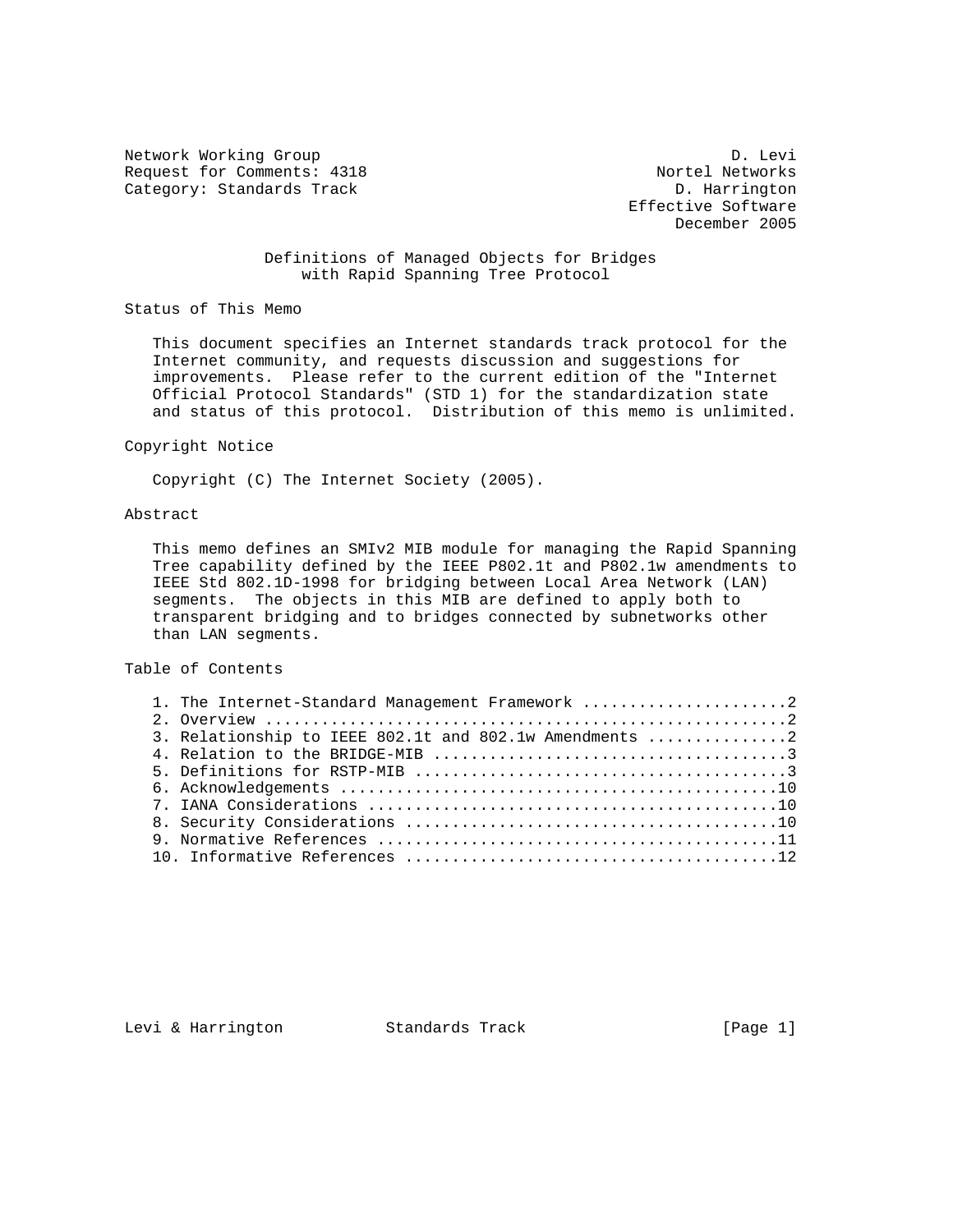1. The Internet-Standard Management Framework

 For a detailed overview of the documents that describe the current Internet-Standard Management Framework, please refer to section 7 of RFC 3410 [RFC3410].

 Managed objects are accessed via a virtual information store, termed the Management Information Base or MIB. MIB objects are generally accessed through the Simple Network Management Protocol (SNMP). Objects in the MIB are defined using the mechanisms defined in the Structure of Management Information (SMI). This memo specifies a MIB module that is compliant to the SMIv2, which is described in STD 58, RFC 2578 [RFC2578], STD 58, RFC 2579 [RFC2579] and STD 58, RFC 2580 [RFC2580].

2. Overview

 This memo defines an SMIv2 MIB module for managing the Rapid Spanning Tree (RSTP) capability defined by the IEEE P802.1t [802.1t] and P802.1w [802.1w] amendments to IEEE Std 802.1D-1998 [802.1D-1998] for bridging between Local Area Network (LAN) segments. The objects in this MIB are defined to apply both to transparent bridging and to bridges connected by subnetworks other than LAN segments.

3. Relationship to IEEE 802.1t and 802.1w Amendments

 This document defines managed objects for the Rapid Spanning Tree Protocol defined by the IEEE P802.1t and IEEE P802.1w amendments to 802.1D-1998.

RSTP-MIB Name  $\qquad \qquad$  IEEE 802.1 Reference

| dotldStp                      |                       |                          |
|-------------------------------|-----------------------|--------------------------|
| dot1dStpVersion               |                       | (w) 17.16.1 ForceVersion |
| dot1dStpTxHoldCount           |                       | (w) 17.16.6 TxHoldCount  |
| dot1dStpExtPortTable          |                       |                          |
| dot1dStpPortProtocolMigration | $(w)$ 17.18.10 mcheck |                          |
| dot1dStpPortAdminEdgePort     | $(t)$ 18.3.3          | adminEdgePort            |
| dot1dStpPortOperEdgePort      | $(t)$ 18.3.4          | operEdgePort             |
| dot1dStpPortAdminPointToPoint | $(w)$ 6.4.3           | adminPointToPointMAC     |
| dot1dStpPortOperPointToPoint  | (w) 6.4.3             | operPointToPointMAC      |
| dot1dStpPortAdminPathCost     | (D) 8.5.5.3           | Path Cost                |

 There are concerns that there may be changes made in the 802.1D-2004 edition that would lead to non-backward-compatible SMI changes for 802.1t and 802.1w managed objects in the MIB modules. The Bridge MIB working group decided to 'freeze' the technical content of the MIB modules at a level that is compatible with the 802.1t and 802.1w

Levi & Harrington Standards Track [Page 2]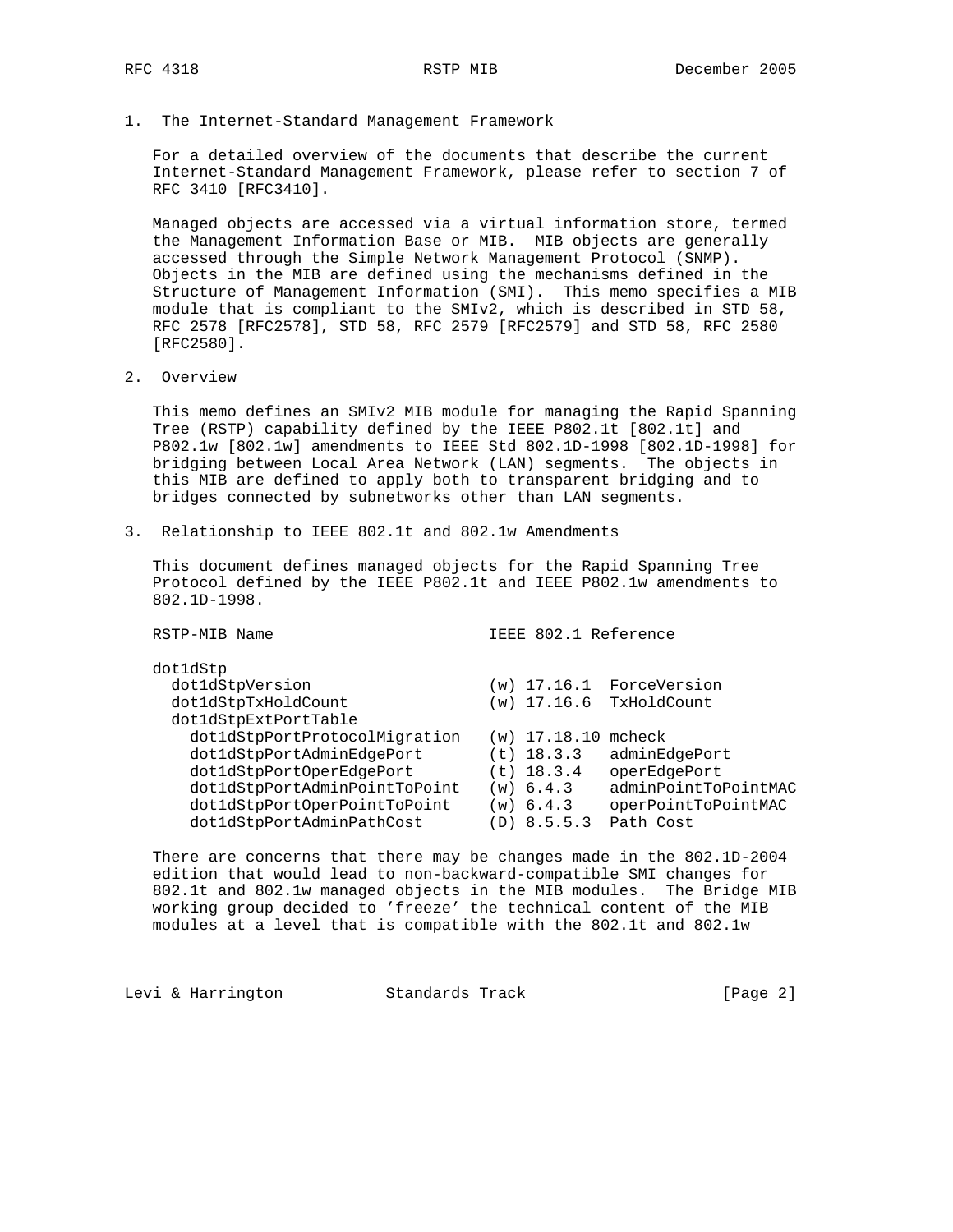versions, and leave to the IEEE 802.1 working group any updates beyond this.

 For informational purposes only, these are the references for the above objects in 802.1D-2004 [802.1D-2004].

| RSTP-MIB Name                 |          | IEEE 802.1D-2004 Reference |
|-------------------------------|----------|----------------------------|
| dotldStp                      |          |                            |
| dot1dStpVersion               |          | 17.13.4 ForceVersion       |
| dot1dStpTxHoldCount           |          | 17.13.12 TxHoldCount       |
| dot1dStpExtPortTable          |          |                            |
| dot1dStpPortProtocolMigration | 17.19.13 | mcheck                     |
| dot1dStpPortAdminEdgePort     | 17.13.1  | adminEdgePort              |
| dot1dStpPortOperEdgePort      | 17.19.17 | operEdgePort               |
| dot1dStpPortAdminPointToPoint | 6.4.3    | adminPointToPointMAC       |
| dot1dStpPortOperPointToPoint  | 6.4.3    | operPointToPointMAC        |
| dot1dStpPortAdminPathCost     |          | 17.13.11 Path Cost         |
|                               |          |                            |

4. Relation to the BRIDGE-MIB

 The objects in the RSTP-MIB supplement those defined in the Bridge MIB [RFC4188].

 The Original BRIDGE-MIB [RFC1493] has been updated in an SMIv2 compliant version [RFC4188]. Conformance statements have been added and some description and reference clauses have been updated. The interpretations of some objects were changed to accommodate IEEE 802.1t and 802.1w amendments.

 The object dot1dStpPortPathCost32 was added to support IEEE 802.1t, and the permissible values of dot1dStpPriority and dot1dStpPortPriority have been clarified for bridges supporting IEEE 802.1t or IEEE 802.1w. The interpretation of dot1dStpTimeSinceTopologyChange has been clarified for bridges supporting the RSTP.

See the updated BRIDGE-MIB [RFC4188] for details.

5. Definitions for RSTP-MIB

RSTP-MIB DEFINITIONS ::= BEGIN

 -- ------------------------------------------------------------- -- MIB for IEEE 802.1w Rapid Spanning Tree Protocol

-- -------------------------------------------------------------

IMPORTS

Levi & Harrington Standards Track [Page 3]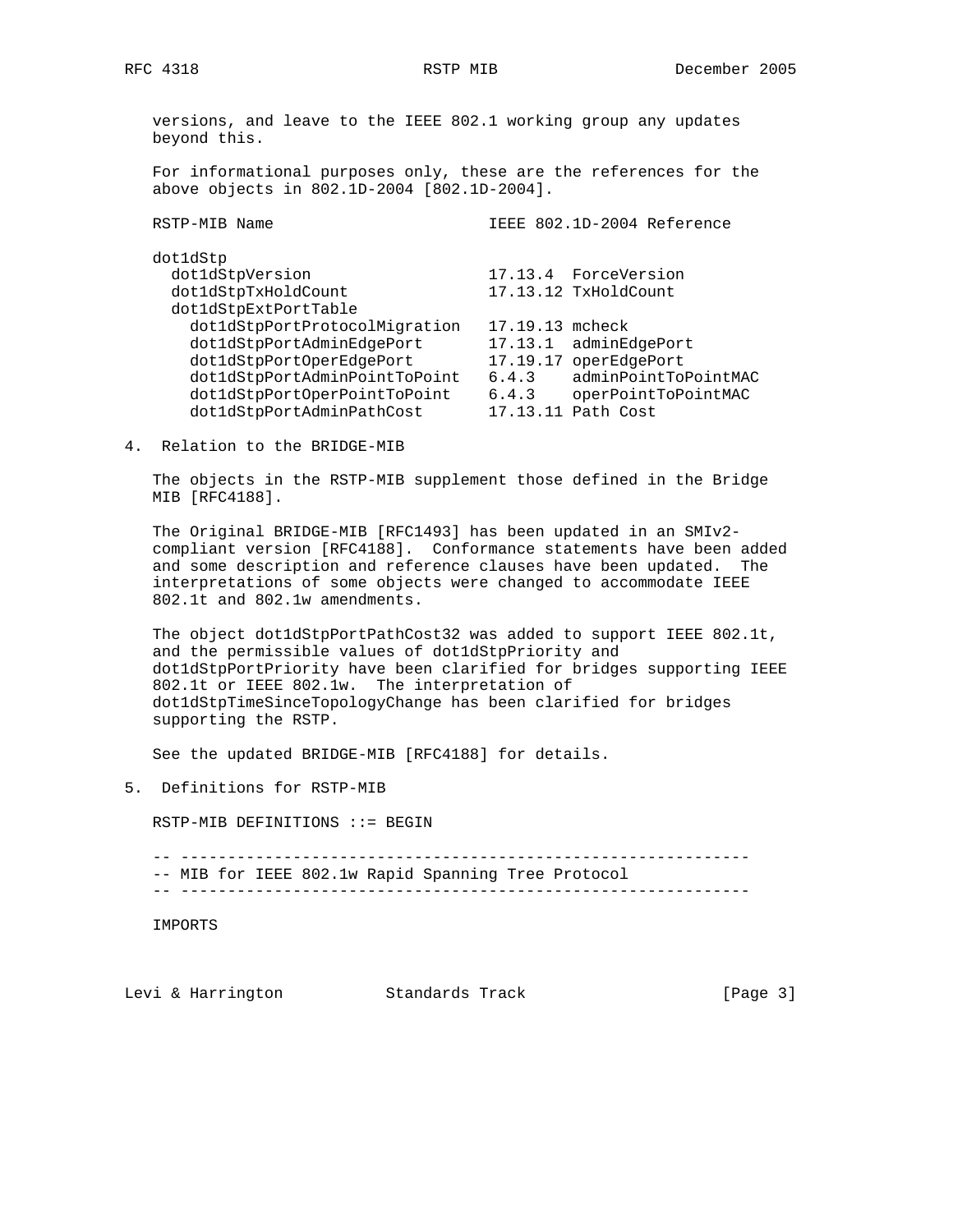MODULE-IDENTITY, OBJECT-TYPE, Integer32, mib-2 FROM SNMPv2-SMI TruthValue FROM SNMPv2-TC MODULE-COMPLIANCE, OBJECT-GROUP FROM SNMPv2-CONF dot1dStp, dot1dStpPortEntry FROM BRIDGE-MIB; rstpMIB MODULE-IDENTITY LAST-UPDATED "200512070000Z" ORGANIZATION "IETF Bridge MIB Working Group" CONTACT-INFO "Email: Bridge-mib@ietf.org" DESCRIPTION "The Bridge MIB Extension module for managing devices that support the Rapid Spanning Tree Protocol defined by IEEE 802.1w. Copyright (C) The Internet Society (2005). This version of this MIB module is part of RFC 4318; See the RFC itself for full legal notices." REVISION "200512070000Z" DESCRIPTION "The initial version of this MIB module as published in RFC 4318." ::= { mib-2 134 } -- ---------------------------------------------------------- -- -- subtrees in the RSTP-MIB -- ---------------------------------------------------------- - rstpNotifications OBJECT IDENTIFIER ::= { rstpMIB 0 } rstpObjects OBJECT IDENTIFIER ::= { rstpMIB 1 }  $rstpConformance$  OBJECT IDENTIFIER ::= {  $rstpMIB$  2 } -- ------------------------------------------------------------- -- Addition to the dot1dStp group -- ------------------------------------------------------------ dot1dStpVersion OBJECT-TYPE SYNTAX INTEGER { stpCompatible(0), rstp(2) } MAX-ACCESS read-write STATUS current

Levi & Harrington Standards Track [Page 4]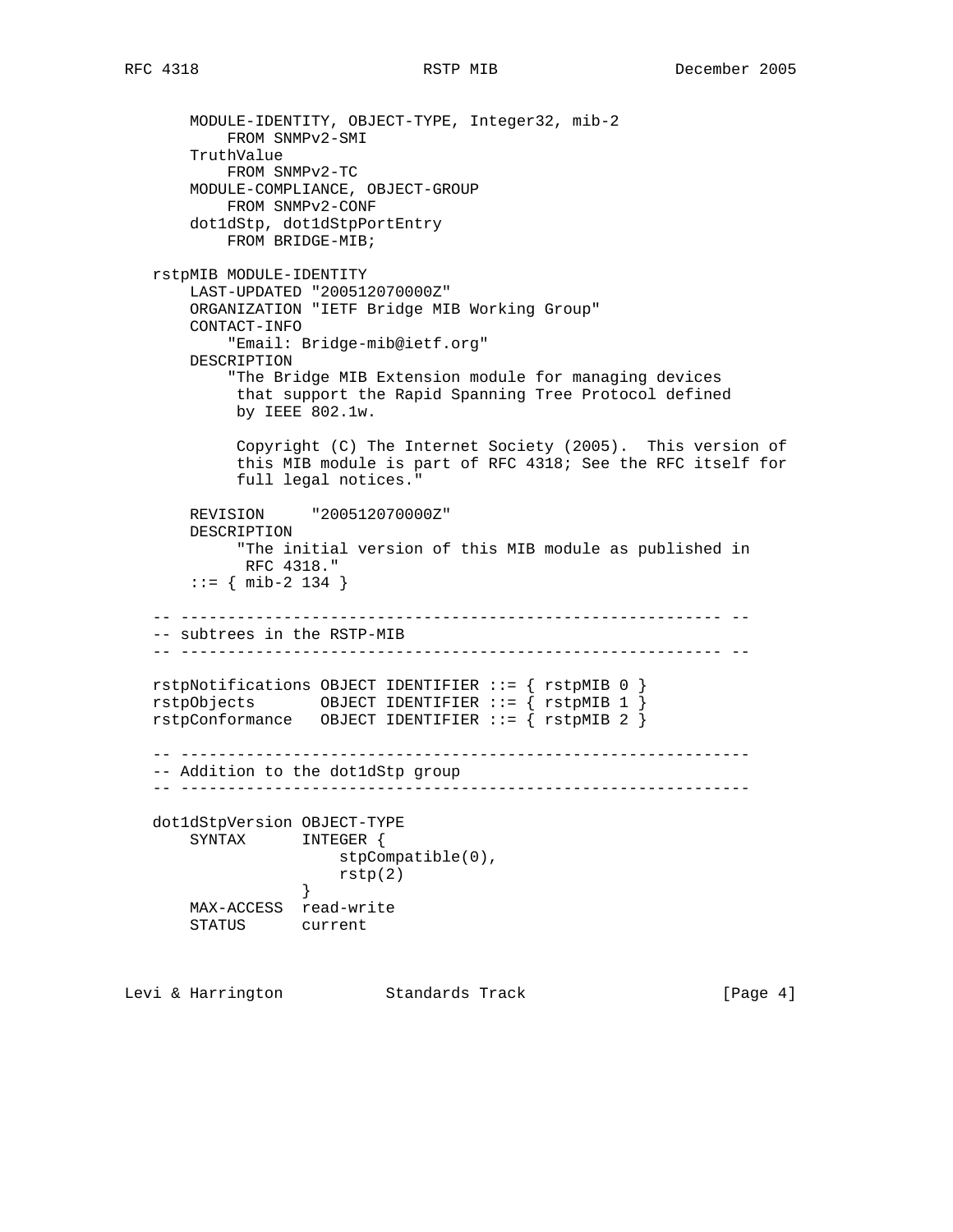```
 DESCRIPTION
            "The version of Spanning Tree Protocol the bridge is
            currently running. The value 'stpCompatible(0)'
            indicates the Spanning Tree Protocol specified in
            IEEE 802.1D-1998 and 'rstp(2)' indicates the Rapid
            Spanning Tree Protocol specified in IEEE 802.1w and
            clause 17 of 802.1D-2004. The values are directly from
            the IEEE standard. New values may be defined as future
            versions of the protocol become available.
            The value of this object MUST be retained across
            reinitializations of the management system."
       REFERENCE
           "IEEE 802.1w clause 14.8.1, 17.12, 17.16.1"
       DEFVAL { rstp }
       ::= { dot1dStp 16 }
   dot1dStpTxHoldCount OBJECT-TYPE
       SYNTAX Integer32 (1..10)
       MAX-ACCESS read-write
       STATUS current
       DESCRIPTION
            "The value used by the Port Transmit state machine to limit
            the maximum transmission rate.
            The value of this object MUST be retained across
            reinitializations of the management system."
       REFERENCE
           "IEEE 802.1w clause 17.16.6"
       DEFVAL { 3 }
       ::= { dot1dStp 17 }
 --
   -- { dot1dStp 18 } was used to represent dot1dStpPathCostDefault
   -- in an earlier version of this MIB. It has since been
   -- obsoleted, and should not be used.
  - dot1dStpExtPortTable OBJECT-TYPE
       SYNTAX SEQUENCE OF Dot1dStpExtPortEntry
       MAX-ACCESS not-accessible
       STATUS current
       DESCRIPTION
           "A table that contains port-specific Rapid Spanning Tree
            information."
       ::= { dot1dStp 19 }
```

```
Levi & Harrington Standards Track [Page 5]
```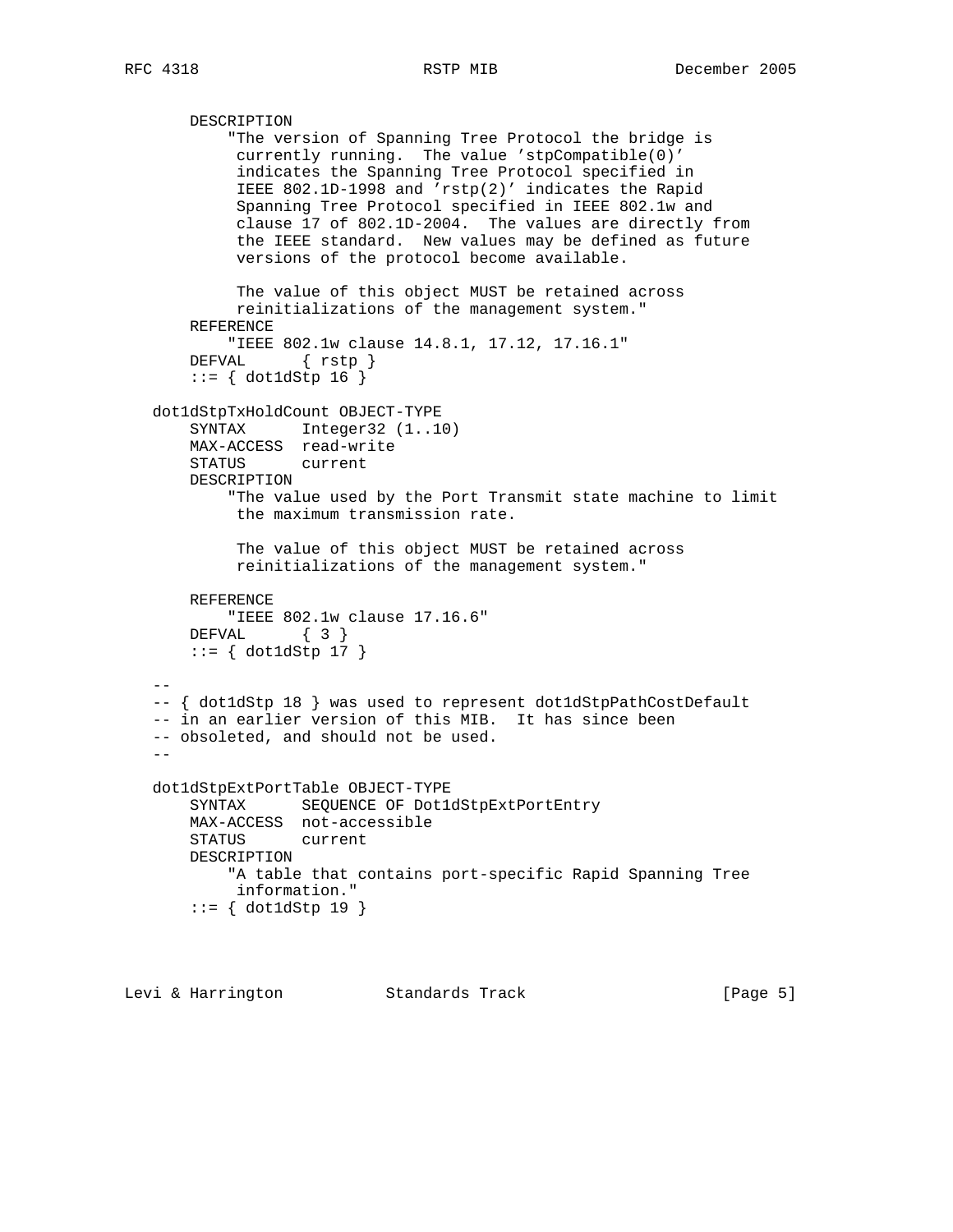```
 dot1dStpExtPortEntry OBJECT-TYPE
 SYNTAX Dot1dStpExtPortEntry
 MAX-ACCESS not-accessible
       STATUS current
       DESCRIPTION
            "A list of Rapid Spanning Tree information maintained by
            each port."
       AUGMENTS { dot1dStpPortEntry }
       ::= { dot1dStpExtPortTable 1 }
   Dot1dStpExtPortEntry ::=
       SEQUENCE {
           dot1dStpPortProtocolMigration
               TruthValue,
           dot1dStpPortAdminEdgePort
               TruthValue,
           dot1dStpPortOperEdgePort
               TruthValue,
           dot1dStpPortAdminPointToPoint
               INTEGER,
           dot1dStpPortOperPointToPoint
               TruthValue,
           dot1dStpPortAdminPathCost
               Integer32
        }
   dot1dStpPortProtocolMigration OBJECT-TYPE
       SYNTAX TruthValue
       MAX-ACCESS read-write
       STATUS current
       DESCRIPTION
            "When operating in RSTP (version 2) mode, writing true(1)
            to this object forces this port to transmit RSTP BPDUs.
            Any other operation on this object has no effect and
            it always returns false(2) when read."
       REFERENCE
           "IEEE 802.1w clause 14.8.2.4, 17.18.10, 17.26"
        ::= { dot1dStpExtPortEntry 1 }
   dot1dStpPortAdminEdgePort OBJECT-TYPE
       SYNTAX TruthValue
       MAX-ACCESS read-write
       STATUS current
       DESCRIPTION
           "The administrative value of the Edge Port parameter. A
            value of true(1) indicates that this port should be
            assumed as an edge-port, and a value of false(2) indicates
            that this port should be assumed as a non-edge-port.
```
Levi & Harrington Standards Track [Page 6]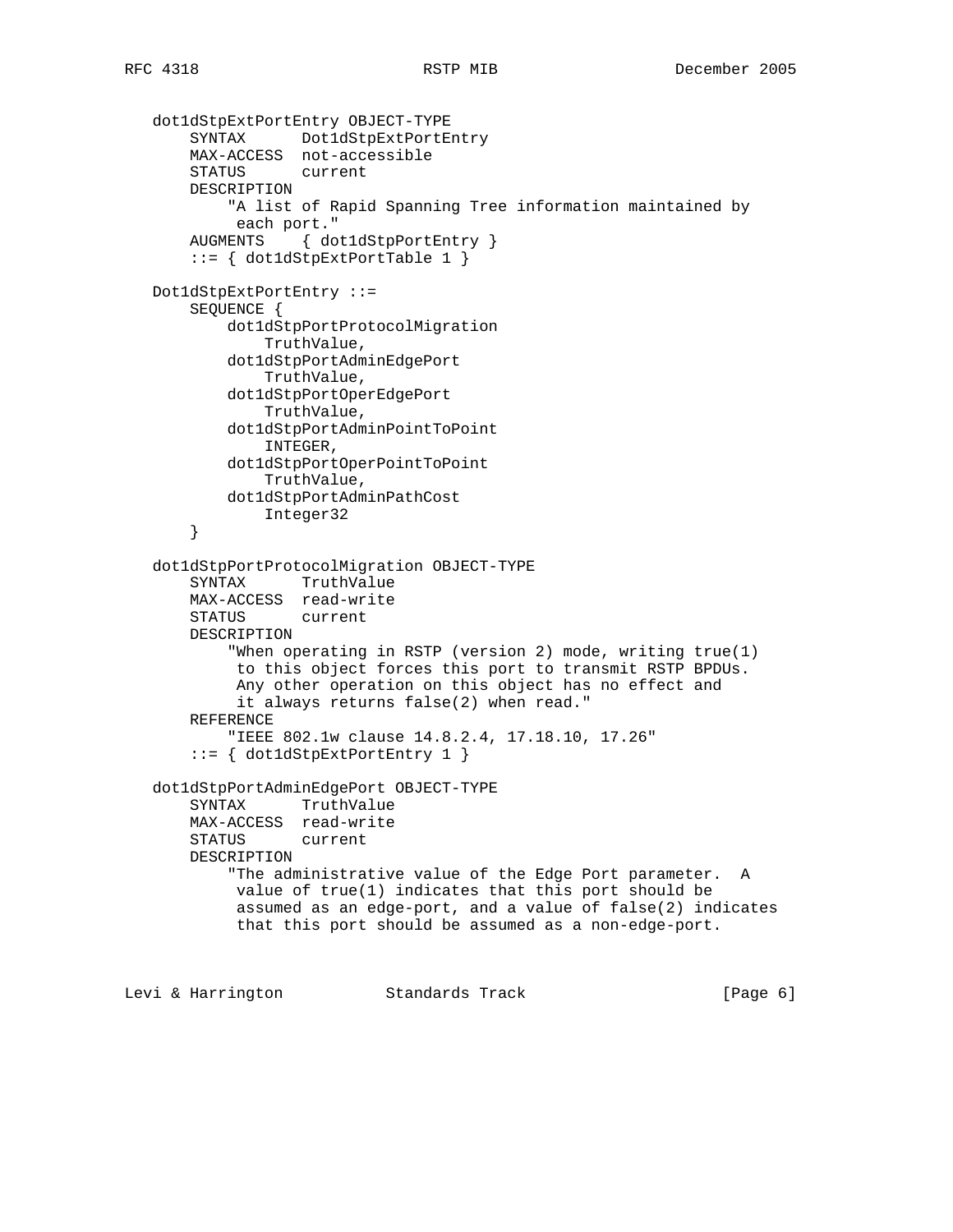```
 Setting this object will also cause the corresponding
             instance of dot1dStpPortOperEdgePort to change to the
             same value. Note that even when this object's value
             is true, the value of the corresponding instance of
             dot1dStpPortOperEdgePort can be false if a BPDU has
             been received.
             The value of this object MUST be retained across
             reinitializations of the management system."
       REFERENCE
           "IEEE 802.1t clause 14.8.2, 18.3.3"
        ::= { dot1dStpExtPortEntry 2 }
   dot1dStpPortOperEdgePort OBJECT-TYPE
       SYNTAX TruthValue
       MAX-ACCESS read-only
       STATUS current
       DESCRIPTION
            "The operational value of the Edge Port parameter. The
            object is initialized to the value of the corresponding
            instance of dot1dStpPortAdminEdgePort. When the
            corresponding instance of dot1dStpPortAdminEdgePort is
            set, this object will be changed as well. This object
             will also be changed to false on reception of a BPDU."
       REFERENCE
            "IEEE 802.1t clause 14.8.2, 18.3.4"
        ::= { dot1dStpExtPortEntry 3 }
   dot1dStpPortAdminPointToPoint OBJECT-TYPE
       SYNTAX INTEGER {
                       forceTrue(0),
                       forceFalse(1),
                   \begin{bmatrix} \text{auto}(2) \\ \end{bmatrix} }
       MAX-ACCESS read-write
       STATUS current
       DESCRIPTION
            "The administrative point-to-point status of the LAN segment
             attached to this port, using the enumeration values of the
             IEEE 802.1w clause. A value of forceTrue(0) indicates
             that this port should always be treated as if it is
             connected to a point-to-point link. A value of
             forceFalse(1) indicates that this port should be treated as
            having a shared media connection. A value of auto(2)
             indicates that this port is considered to have a
            point-to-point link if it is an Aggregator and all of its
```
Levi & Harrington Standards Track [Page 7]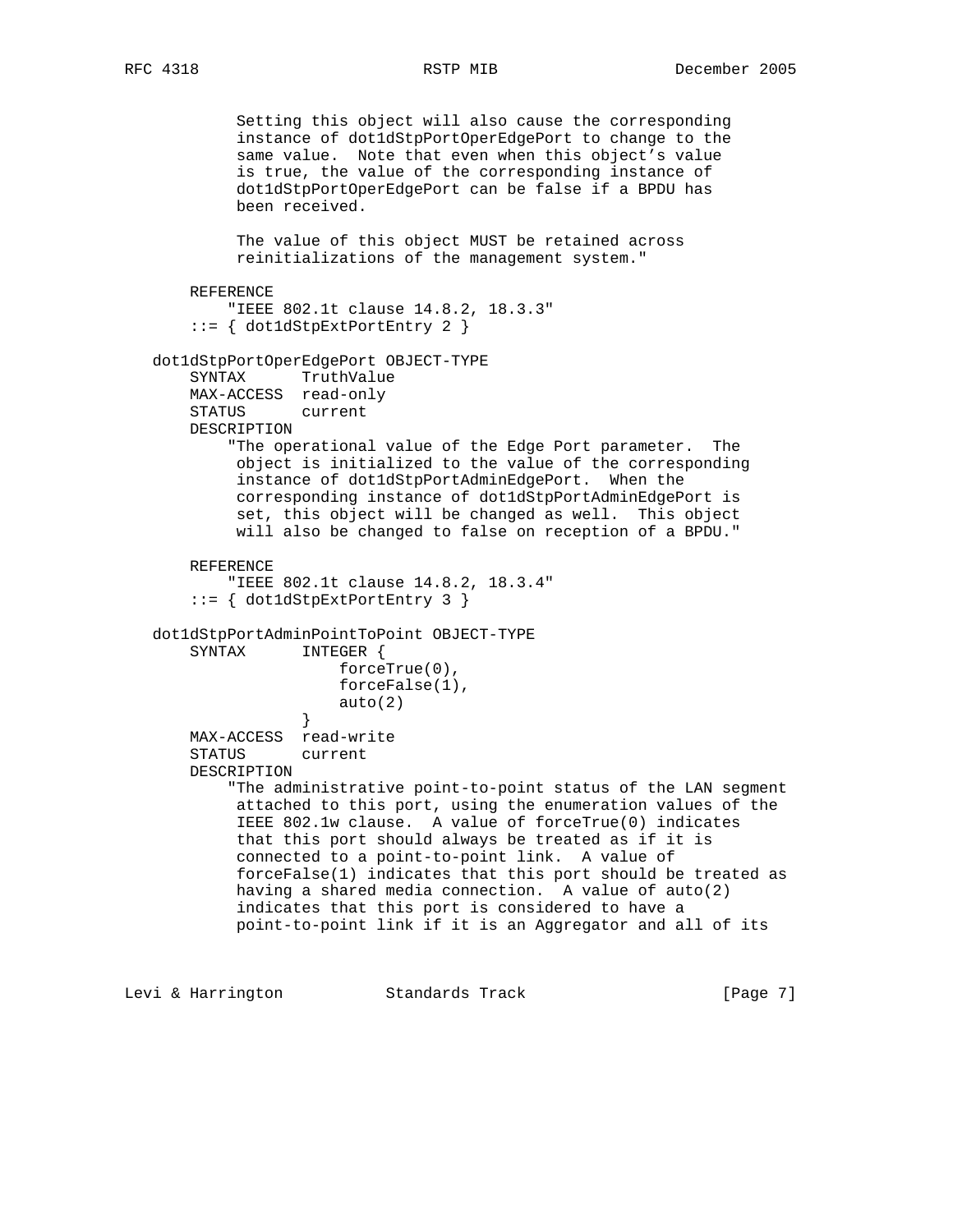```
 members are aggregatable, or if the MAC entity
          is configured for full duplex operation, either through
          auto-negotiation or by management means. Manipulating this
          object changes the underlying adminPortToPortMAC.
          The value of this object MUST be retained across
          reinitializations of the management system."
   REFERENCE
       "IEEE 802.1w clause 6.4.3, 6.5, 14.8.2"
    ::= { dot1dStpExtPortEntry 4 }
 dot1dStpPortOperPointToPoint OBJECT-TYPE
     SYNTAX TruthValue
    MAX-ACCESS read-only
     STATUS current
    DESCRIPTION
         "The operational point-to-point status of the LAN segment
         attached to this port. It indicates whether a port is
         considered to have a point-to-point connection.
         If adminPointToPointMAC is set to auto(2), then the value
          of operPointToPointMAC is determined in accordance with the
          specific procedures defined for the MAC entity concerned,
         as defined in IEEE 802.1w, clause 6.5. The value is
         determined dynamically; that is, it is re-evaluated whenever
          the value of adminPointToPointMAC changes, and whenever
          the specific procedures defined for the MAC entity evaluate
          a change in its point-to-point status."
    REFERENCE
         "IEEE 802.1w clause 6.4.3, 6.5, 14.8.2"
     ::= { dot1dStpExtPortEntry 5 }
 dot1dStpPortAdminPathCost OBJECT-TYPE
     SYNTAX Integer32 (0..200000000)
    MAX-ACCESS read-write
    STATUS current
    DESCRIPTION
         "The administratively assigned value for the contribution
         of this port to the path cost of paths toward the spanning
          tree root.
          Writing a value of '0' assigns the automatically calculated
          default Path Cost value to the port. If the default Path
          Cost is being used, this object returns '0' when read.
          This complements the object dot1dStpPortPathCost or
          dot1dStpPortPathCost32, which returns the operational value
         of the path cost.
```
Levi & Harrington Standards Track [Page 8]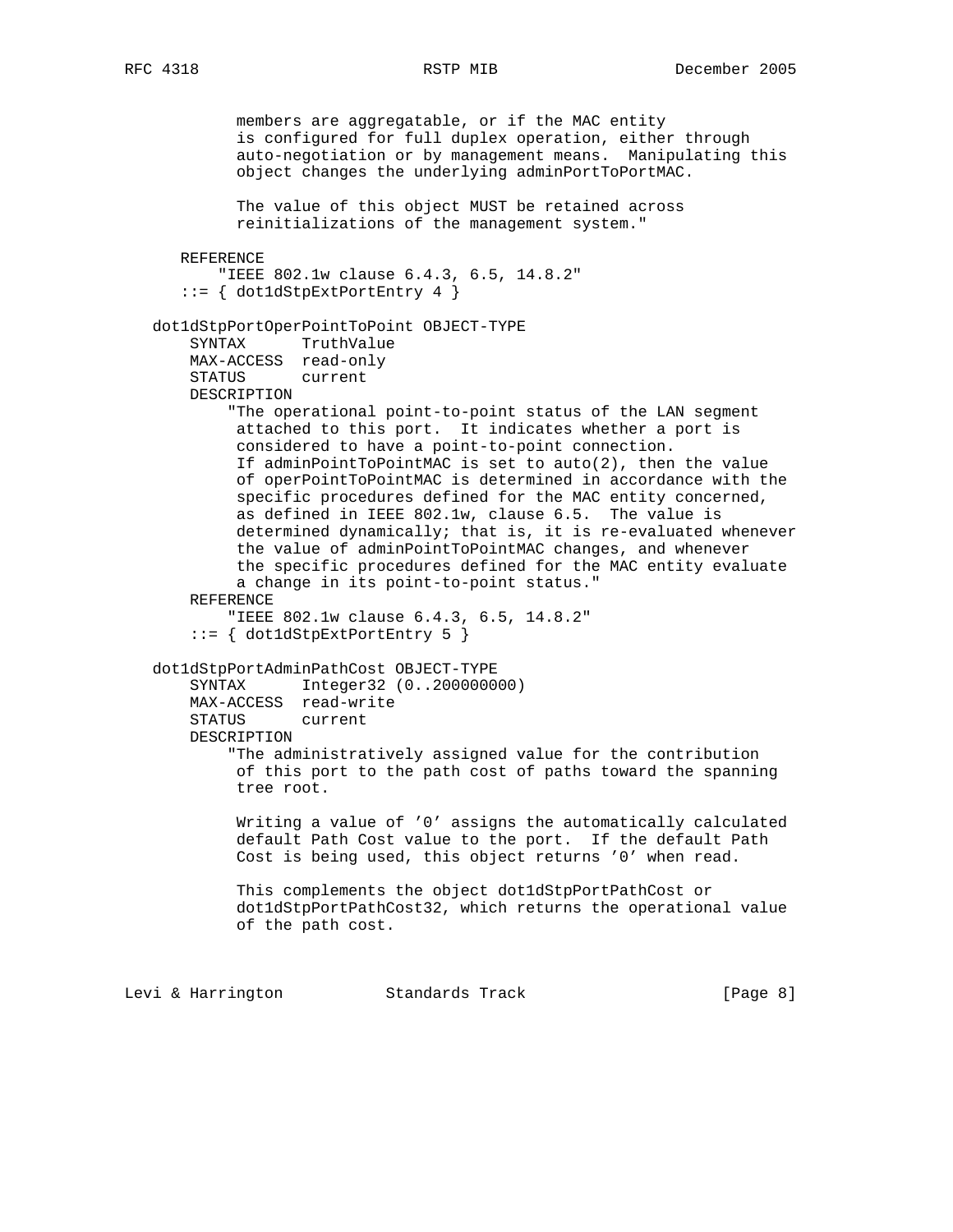```
 The value of this object MUST be retained across
            reinitializations of the management system."
        REFERENCE
            "IEEE 802.1D-1998: Section 8.5.5.3"
        ::= { dot1dStpExtPortEntry 6 }
    -- -------------------------------------------------------------
    -- rstpMIB - Conformance Information
    -- -------------------------------------------------------------
   rstpGroups OBJECT IDENTIFIER ::= { rstpConformance 1 }
   rstpCompliances OBJECT IDENTIFIER ::= { rstpConformance 2 }
     -- -------------------------------------------------------------
    -- Units of conformance
    -- -------------------------------------------------------------
    rstpBridgeGroup OBJECT-GROUP
        OBJECTS {
           dot1dStpVersion,
           dot1dStpTxHoldCount
 }
       STATUS current
        DESCRIPTION
            "Rapid Spanning Tree information for the bridge."
       ::= { rstpGroups 1 }
    rstpPortGroup OBJECT-GROUP
        OBJECTS {
            dot1dStpPortProtocolMigration,
            dot1dStpPortAdminEdgePort,
            dot1dStpPortOperEdgePort,
            dot1dStpPortAdminPointToPoint,
           dot1dStpPortOperPointToPoint,
           dot1dStpPortAdminPathCost
        }
        STATUS current
        DESCRIPTION
            "Rapid Spanning Tree information for individual ports."
       ::= \{ rstpGroups 2 \} -- -------------------------------------------------------------
    -- Compliance statements
    -- -------------------------------------------------------------
   rstpCompliance MODULE-COMPLIANCE
        STATUS current
Levi & Harrington Standards Track [Page 9]
```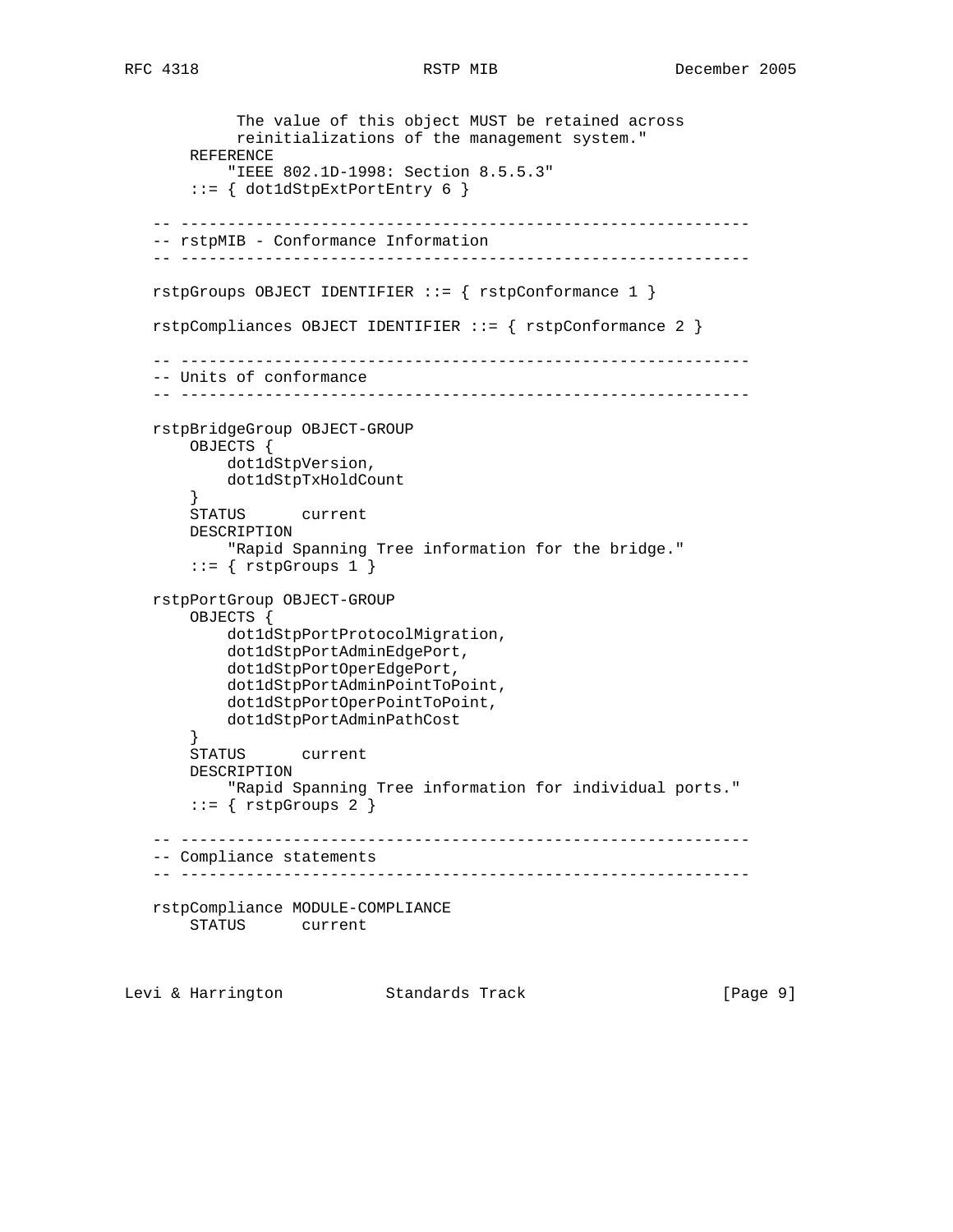```
 DESCRIPTION
            "The compliance statement for device support of Rapid
            Spanning Tree Protocol (RSTP) bridging services."
       MODULE
           MANDATORY-GROUPS {
               rstpBridgeGroup,
               rstpPortGroup
 }
        ::= { rstpCompliances 1 }
```
END

6. Acknowledgements

 This document was produced on behalf of the Bridge MIB Working Group in the Operations and Management area of the Internet Engineering Task Force.

 The authors wish to thank the members of the Bridge MIB Working Group, especially Alex Ruzin, for their comments and suggestions that improved this effort.

 Vivian Ngai and Les Bell were the initial authors of this document, and did the bulk of the development work for this document.

7. IANA Considerations

The IANA has assigned the following OID:

| Descriptor | OBJECT IDENTIFIER value |
|------------|-------------------------|
|            |                         |
| rstpMIB    | $\{$ mib-2 134 $\}$     |

8. Security Considerations

 There are a number of management objects defined in this MIB module with a MAX-ACCESS clause of read-write and/or read-create. Such objects may be considered sensitive or vulnerable in some network environments. The support for SET operations in a non-secure environment without proper protection can have a negative effect on network operations. These are the tables and objects and their sensitivity/vulnerability:

 Writable objects that could be misused to cause network delays and spanning tree instabilities include dot1dStpVersion, dot1dStpTxHoldCount, dot1dStpPortProtocolMigration, dot1dStpPortAdminEdgePort, and dot1dStpPortAdminPathCost.

Levi & Harrington Standards Track [Page 10]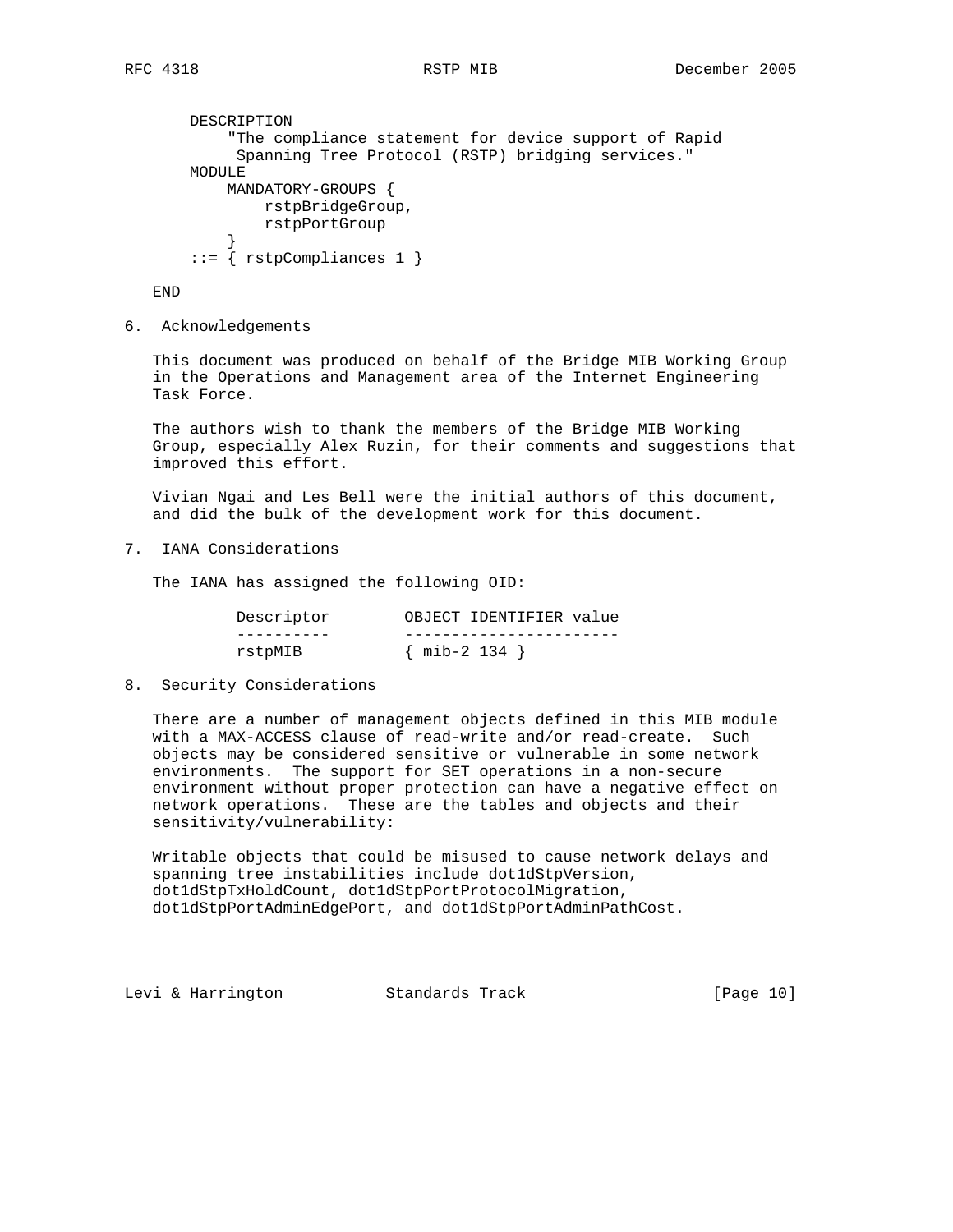Some of the readable objects in this MIB module (i.e., objects with a MAX-ACCESS other than not-accessible) may be considered sensitive or vulnerable in some network environments. It is thus important to control even GET and/or NOTIFY access to these objects and possibly to even encrypt the values of these objects when sending them over the network via SNMP. These are the tables and objects and their sensitivity/vulnerability:

 dot1dStpVersion could be read by an attacker to identify environments containing applications or protocols that are potentially sensitive to RSTP mode.

 dot1dStpPortAdminPointToPoint could be used to mislead an access control protocol, such as 802.1x, to believe that only one other system is attached to a LAN segment and to enable network access based on that assumption. This situation could permit potential man-in-the-middle attacks.

 SNMP versions prior to SNMPv3 did not include adequate security. Even if the network itself is secure (for example by using IPsec), even then, there is no control as to who on the secure network is allowed to access and GET/SET (read/change/create/delete) the objects in this MIB module.

 It is RECOMMENDED that implementers consider the security features as provided by the SNMPv3 framework (see [RFC3410], section 8), including full support for the SNMPv3 cryptographic mechanisms (for authentication and privacy).

 Further, deployment of SNMP versions prior to SNMPv3 is NOT RECOMMENDED. Instead, it is RECOMMENDED to deploy SNMPv3 and to enable cryptographic security. It is then a customer/operator responsibility to ensure that the SNMP entity giving access to an instance of this MIB module is properly configured to give access to the objects only to those principals (users) that have legitimate rights to indeed GET or SET (change/create/delete) them.

- 9. Normative References
	- [RFC2578] McCloghrie, K., Perkins, D., and J. Schoenwaelder, "Structure of Management Information Version 2 (SMIv2)", STD 58, RFC 2578, April 1999.
	- [RFC2579] McCloghrie, K., Perkins, D., and J. Schoenwaelder, "Textual Conventions for SMIv2", STD 58, RFC 2579, April 1999.

Levi & Harrington Standards Track [Page 11]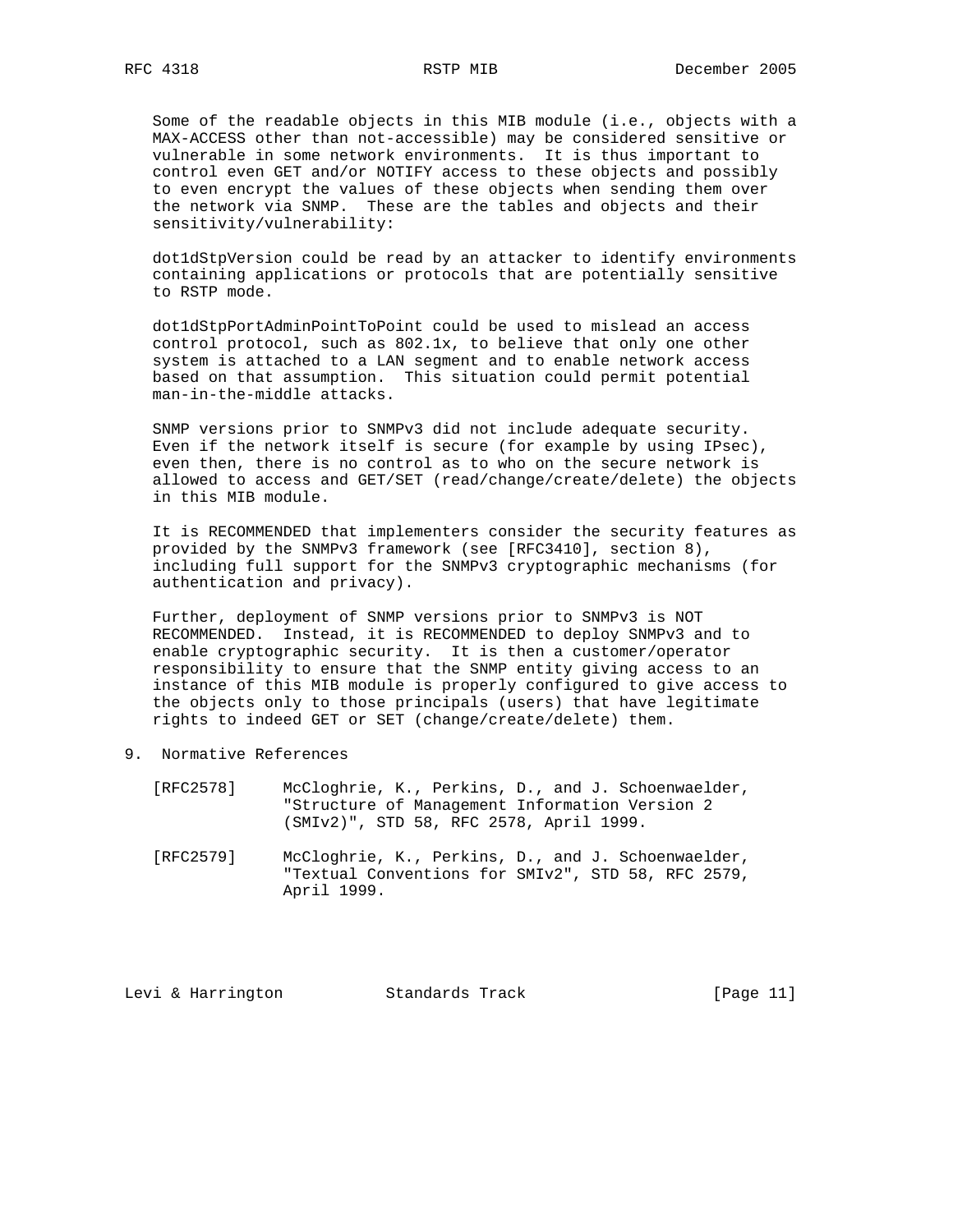- [RFC2580] McCloghrie, K., Perkins, D., and J. Schoenwaelder, "Conformance Statements for SMIv2", STD 58, RFC 2580, April 1999.
- [802.1D-1998] "Information technology Telecommunications and information exchange between systems - Local and metropolitan area networks - Common specifications - Part 3: Media Access Control (MAC) Bridges: Revision. This is a revision of ISO/IEC 10038: 1993, 802.1j-1992 and 802.6k-1992. It incorporates P802.11c, P802.1p and P802.12e." ISO/IEC 15802-3: 1998.
- [RFC4188] Norseth, K. and E. Bell, "Definitions of Managed Objects for Bridges", RFC 4188, September 2005.
- [802.1t] IEEE 802.1t-2001, "(Amendment to IEEE Standard 802.1D) IEEE Standard for Information technology - Telecommunications and information exchange between systems - Local and metropolitan area networks - Common specifications - Part 3: Media Access Control (MAC) Bridges: Technical and Editorial Corrections".
- [802.1w] IEEE 802.1w-2001, "(Amendment to IEEE Standard 802.1D) IEEE Standard for Information technology-- Telecommunications and information exchange between systems--Local and metropolitan area networks--Common Specifications--Part 3: Media Access Control (MAC) Bridges: Rapid Reconfiguation".
- 10. Informative References
	- [RFC3410] Case, J., Mundy, R., Partain, D., and B. Stewart, "Introduction and Applicability Statements for Internet-Standard Management Framework", RFC 3410, December 2002.
	- [802.1D-2004] IEEE Project 802 Local and Metropolitan Area Networks, "IEEE Standard 802.1D-2004 MAC Bridges", 2004.
	- [RFC1493] Decker, E., Langille, P., Rijsinghani, A., and K. McCloghrie, "Definitions of Managed Objects for Bridges", RFC 1493, July 1993.

Levi & Harrington Standards Track [Page 12]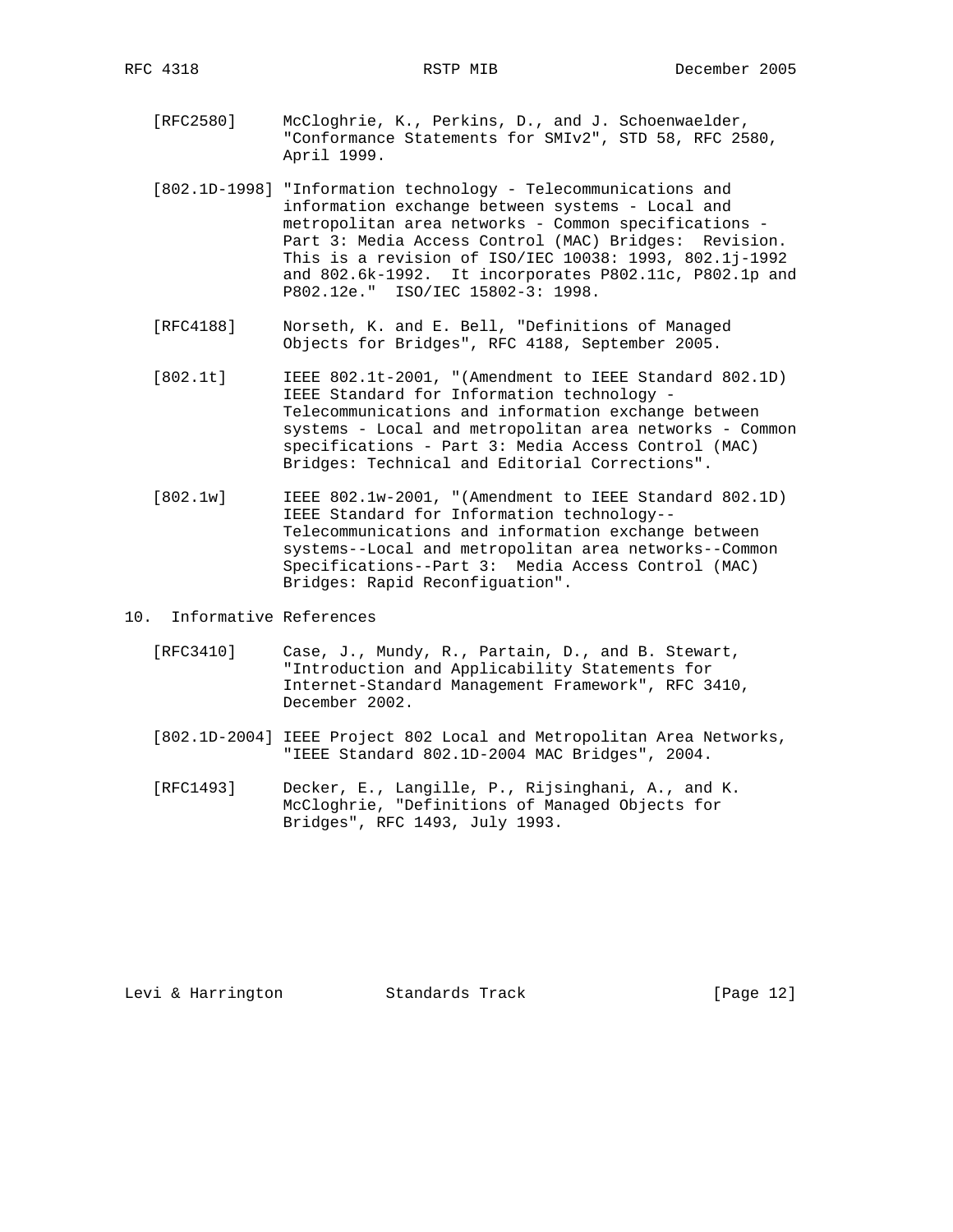Authors' Addresses David Levi Nortel Networks 4655 Great America Parkway Santa Clara, CA 95054 USA Phone: +1 408 495 5138 EMail: dlevi@nortel.com David Harrington Effective Software 50 Harding Rd. Portsmouth, NH 03801 USA Phone: +1 603 436 8634 EMail: ietfdbh@comcast.net Les Bell Hemel Hempstead Herts. HP2 7YU UK EMail: elbell@ntlworld.com Vivian Ngai Salt lake City, UT USA EMail: vivian\_ngai@acm.org

Levi & Harrington Standards Track [Page 13]